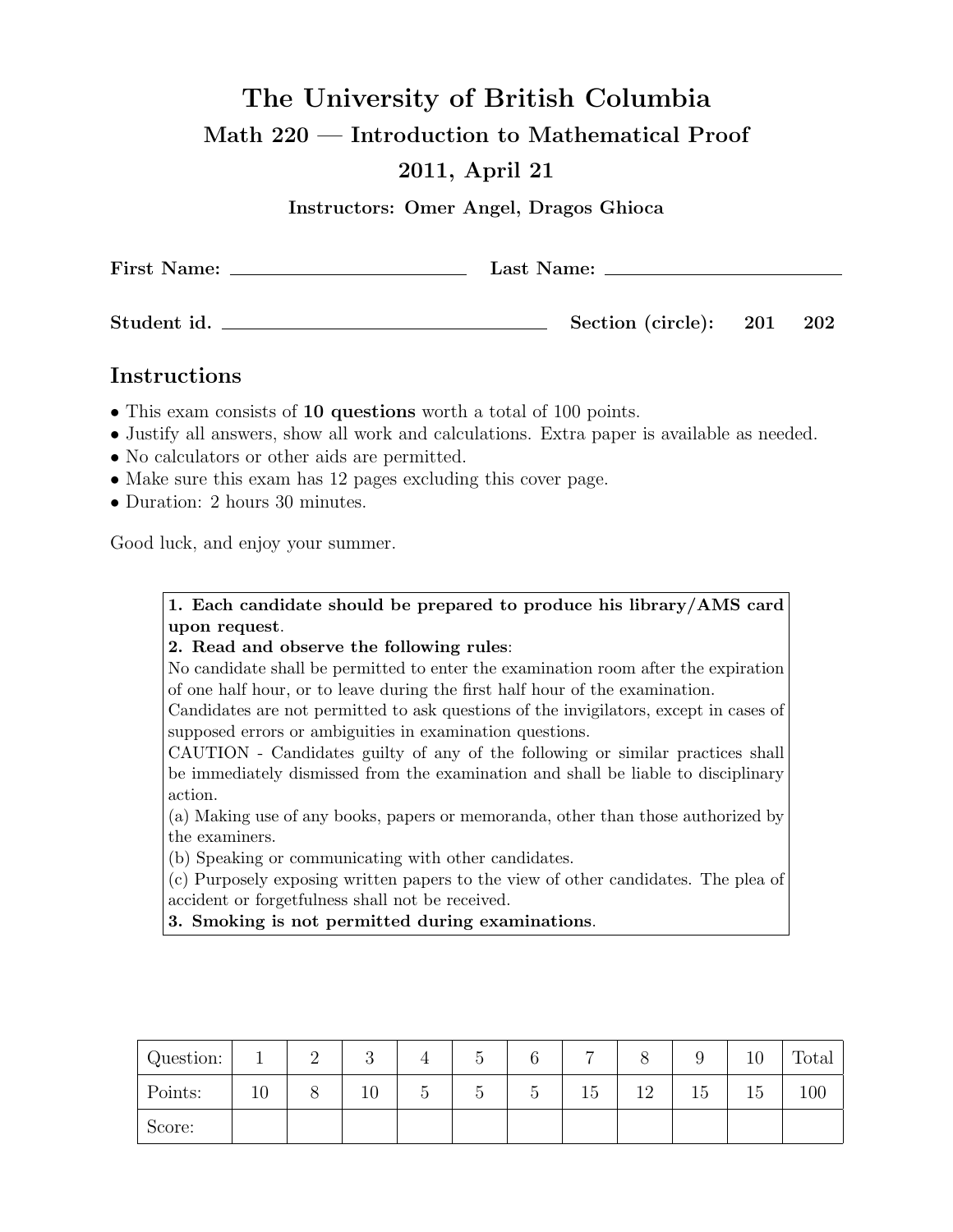(10 marks) 1. (a) Let  $f : A \to B$  be a function and let  $C \subseteq A$  and  $D \subseteq B$ . Define the sets  $f^{-1}(D)$ and  $f(C)$ .

(b) Define the supremum of a set  $S$  of real numbers.

(c) State the converse of the statement

"If I will win the lottery then I will buy a new car."

(d) Write the negation of the statement

$$
\forall x \in \mathbb{R}, \exists y \in \mathbb{N} \text{ s.t. } x^2 + y < x + y^2.
$$

(e) Define what it means for a function  $f : A \to B$  to be injective.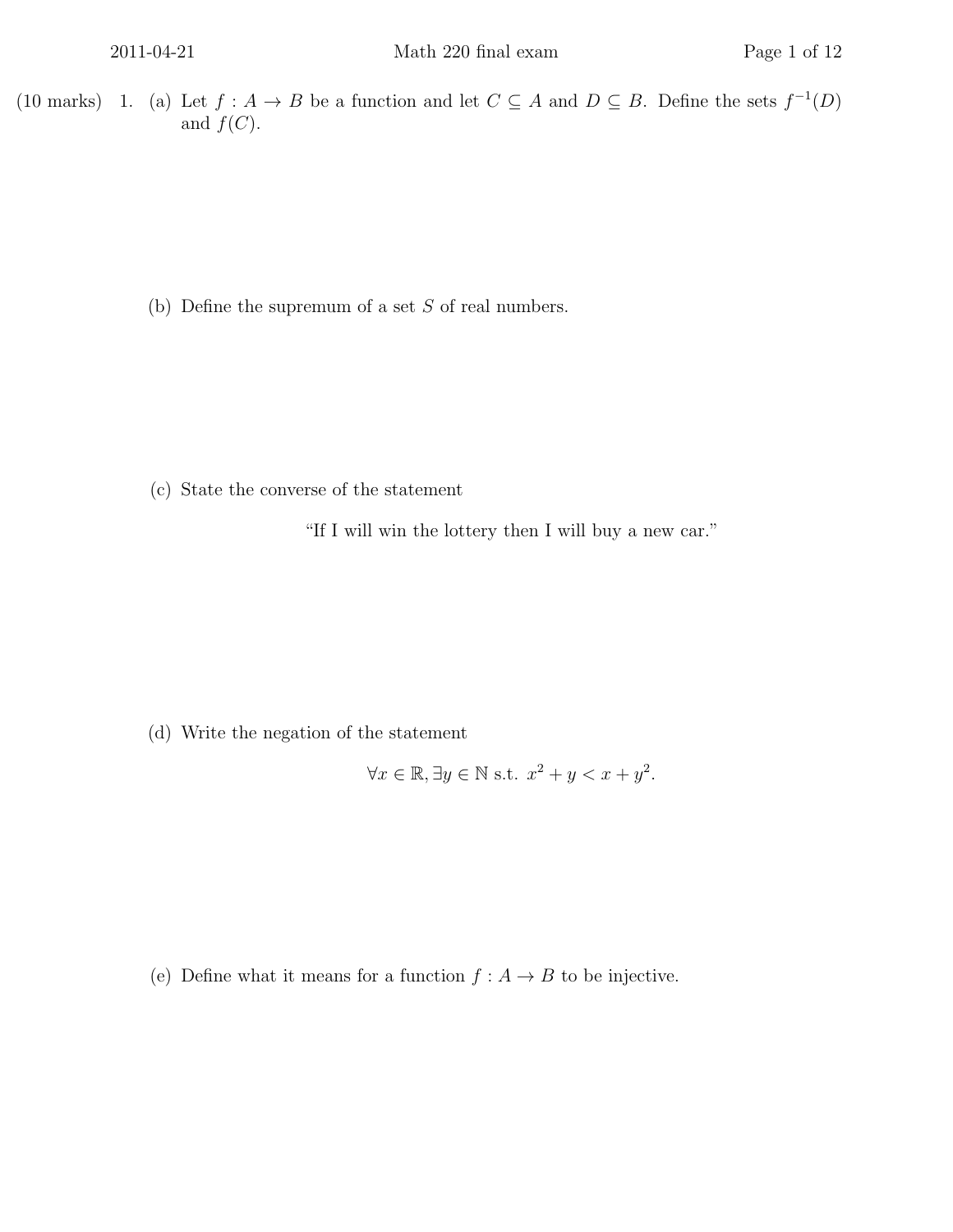(f) Define what it means for the sequence  $\{a_n\}$  to converge to a number L.

(g) Define what it means for the series  $\sum_{n=1}^{\infty} a_n$  to converge.

(h) Define what it means for a set  $S$  to be countable.

(i) State the principle of mathematical induction.

(j) Let A be the set  $\{1, x, y\}$ . What is the power set  $\mathcal{P}(A)$ ?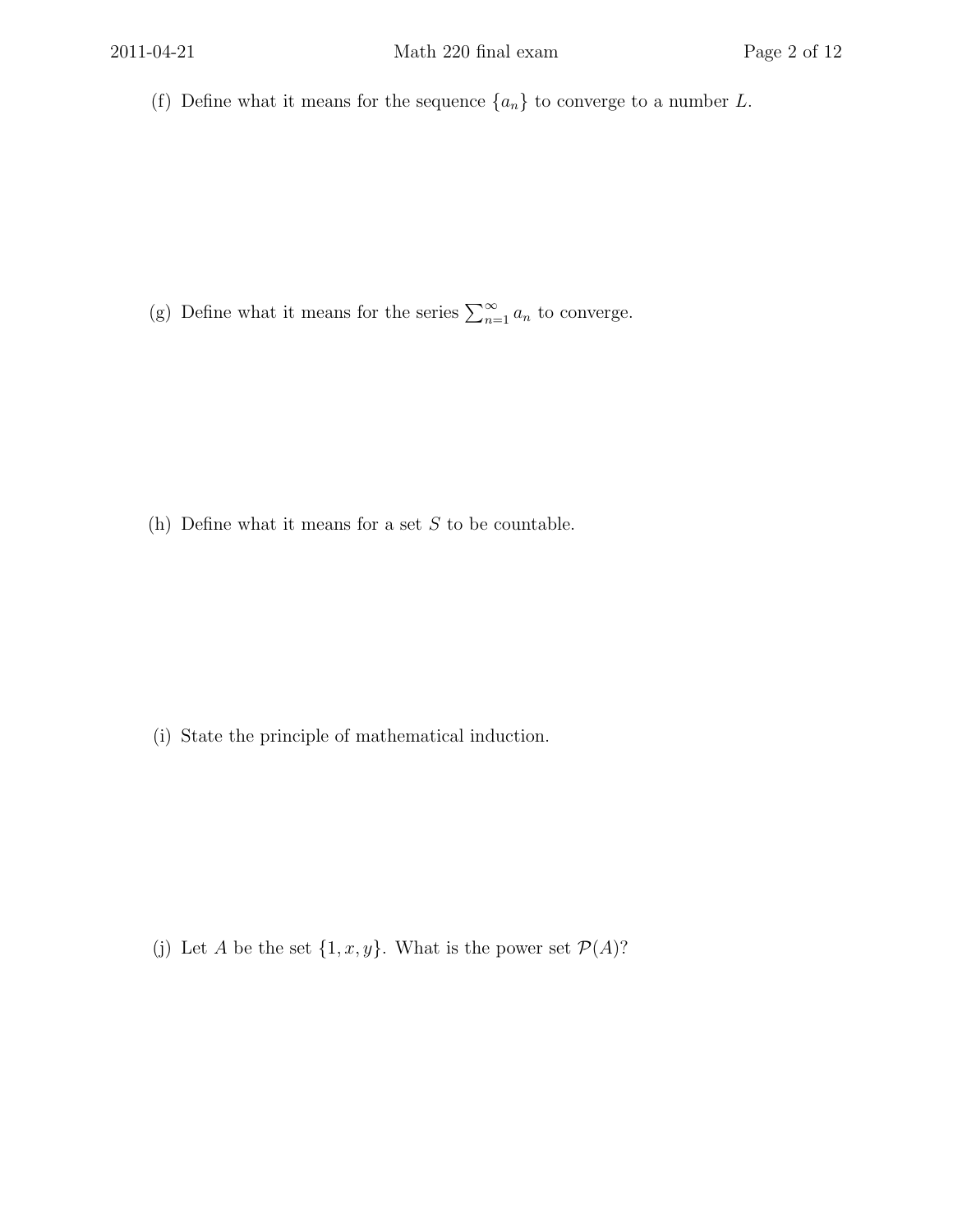(8 marks) 2. For each of the following subsets of  $\mathbb R$  write its supremum and infimum if they exist. If they do not exist write "None". You do not need to prove your answers.

(a) 
$$
\left\{x \in \mathbb{R} \text{ s.t. } -1 < x < 5\right\}
$$
  
\n(b) 
$$
\left\{x \in \mathbb{Q} \text{ s.t. } 3 \le x^2 \le 7\right\}
$$
  
\n(c) 
$$
\bigcap_{n=1}^{\infty} \left[2 + \frac{1}{n}, 6 - \frac{2}{n}\right]
$$
  
\n(d) 
$$
\bigcup_{n=1}^{\infty} \left[\frac{1}{n}, n\right]
$$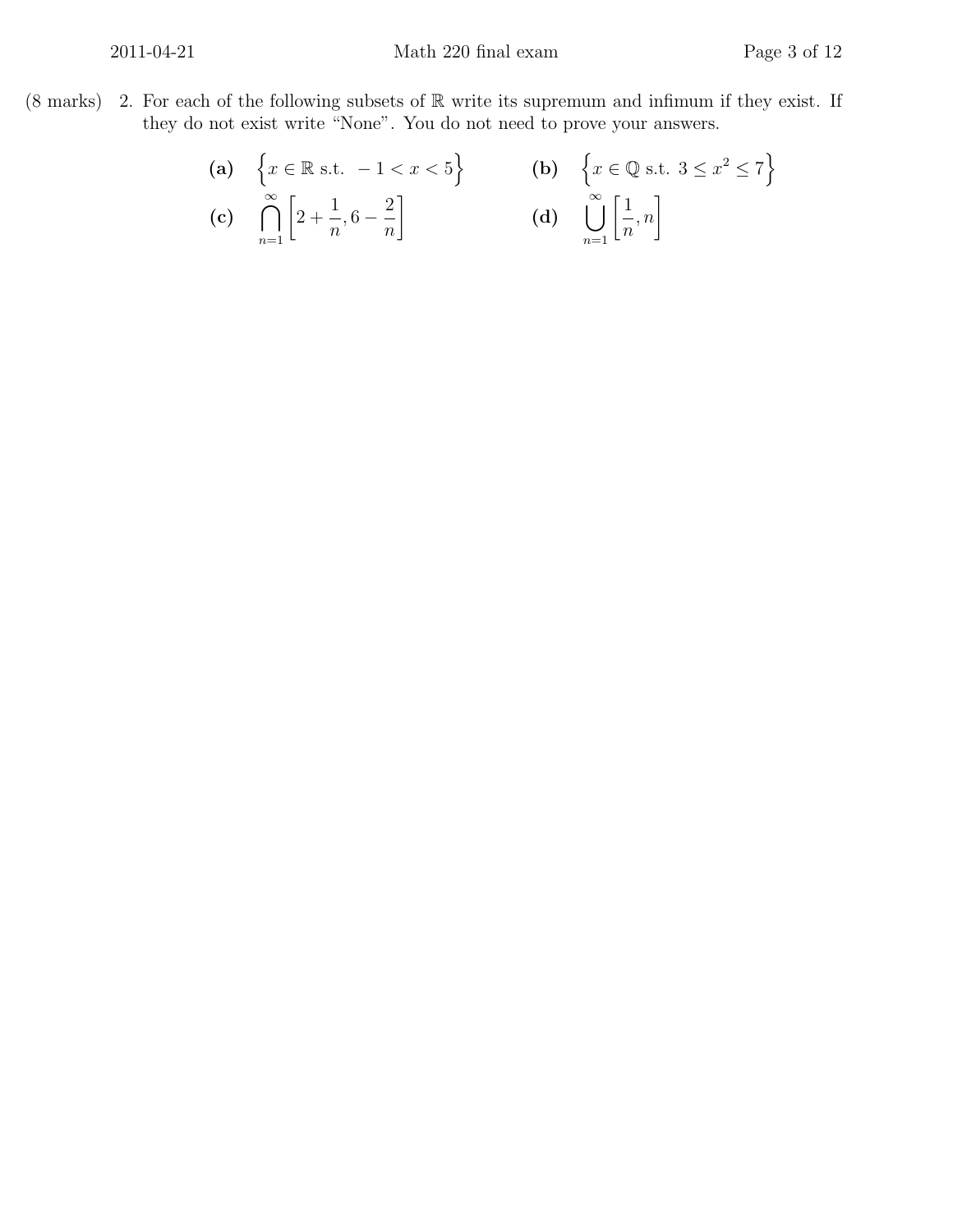(10 marks) 3. Using the definition of convergence for sequences, prove that

(a) 
$$
\lim_{n \to \infty} \frac{n^2 + 3n + 1}{n^2} = 1.
$$
 (b)  $\lim_{n \to \infty} \frac{1 - 2\cos(n)}{n} = 0.$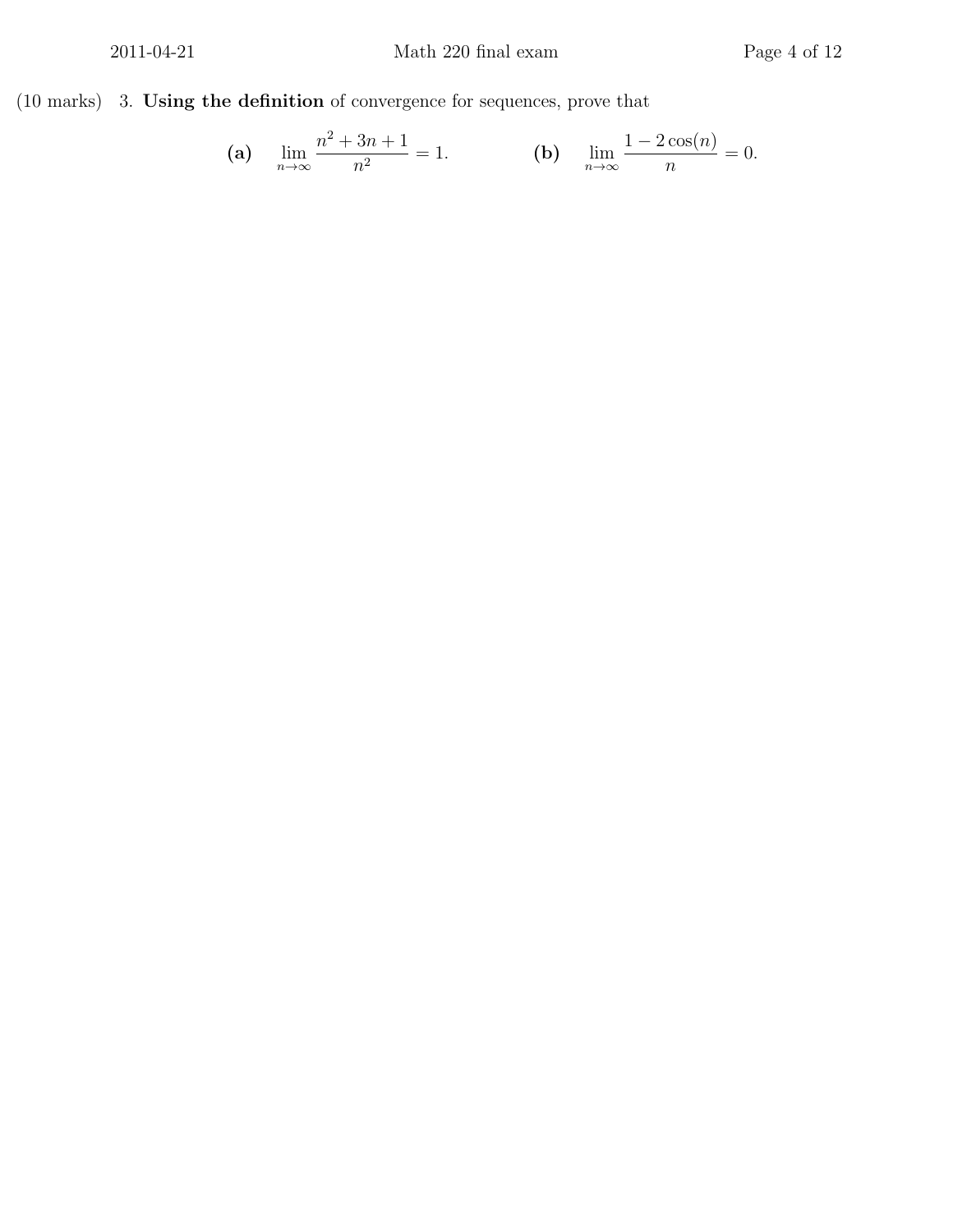$(5 \text{ marks})$  4. Prove that

 $P \implies (Q \lor R) \equiv (P \implies Q) \lor (P \implies R).$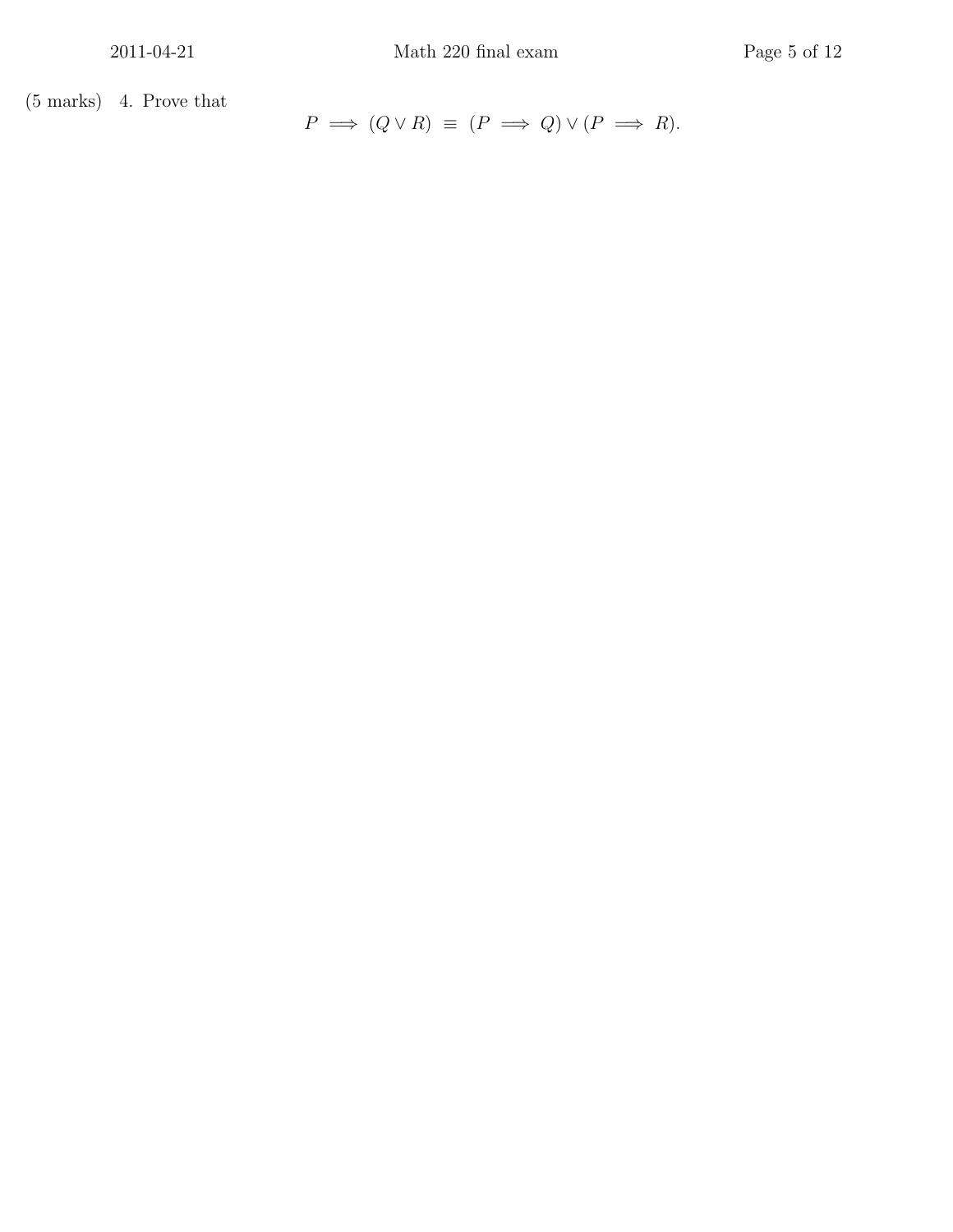(5 marks) 5. Prove that the function  $f : \mathbb{R} - \{1\} \to \mathbb{R} - \{2\}$  given by  $f(x) = \frac{2x}{x-1}$  $\frac{2x}{x-1}$  is bijective.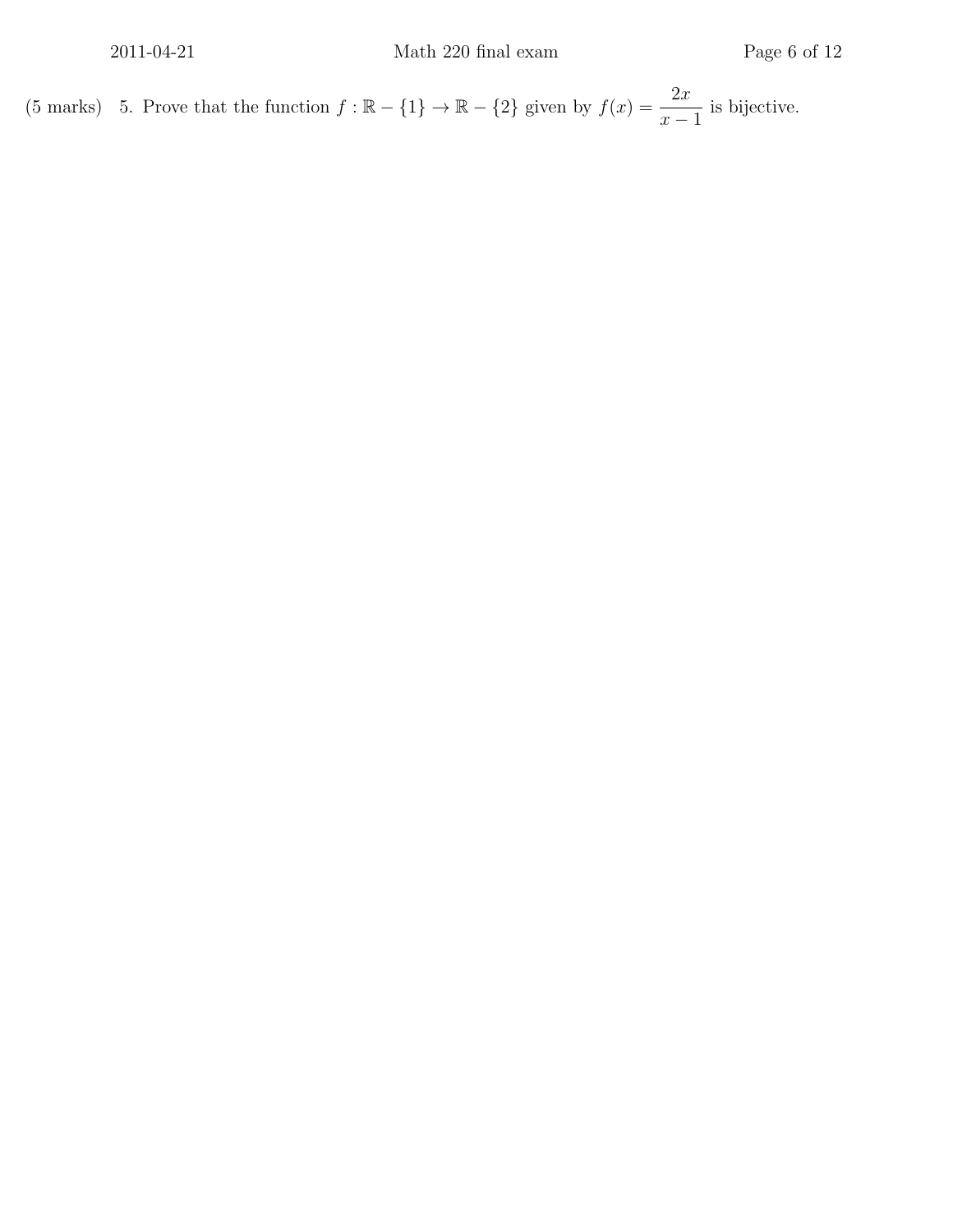(5 marks) 6. Let  $n \in \mathbb{Z}$ . Prove that  $n \equiv 3 \pmod{5}$  if and only if  $3n + 1$  is divisible by 5.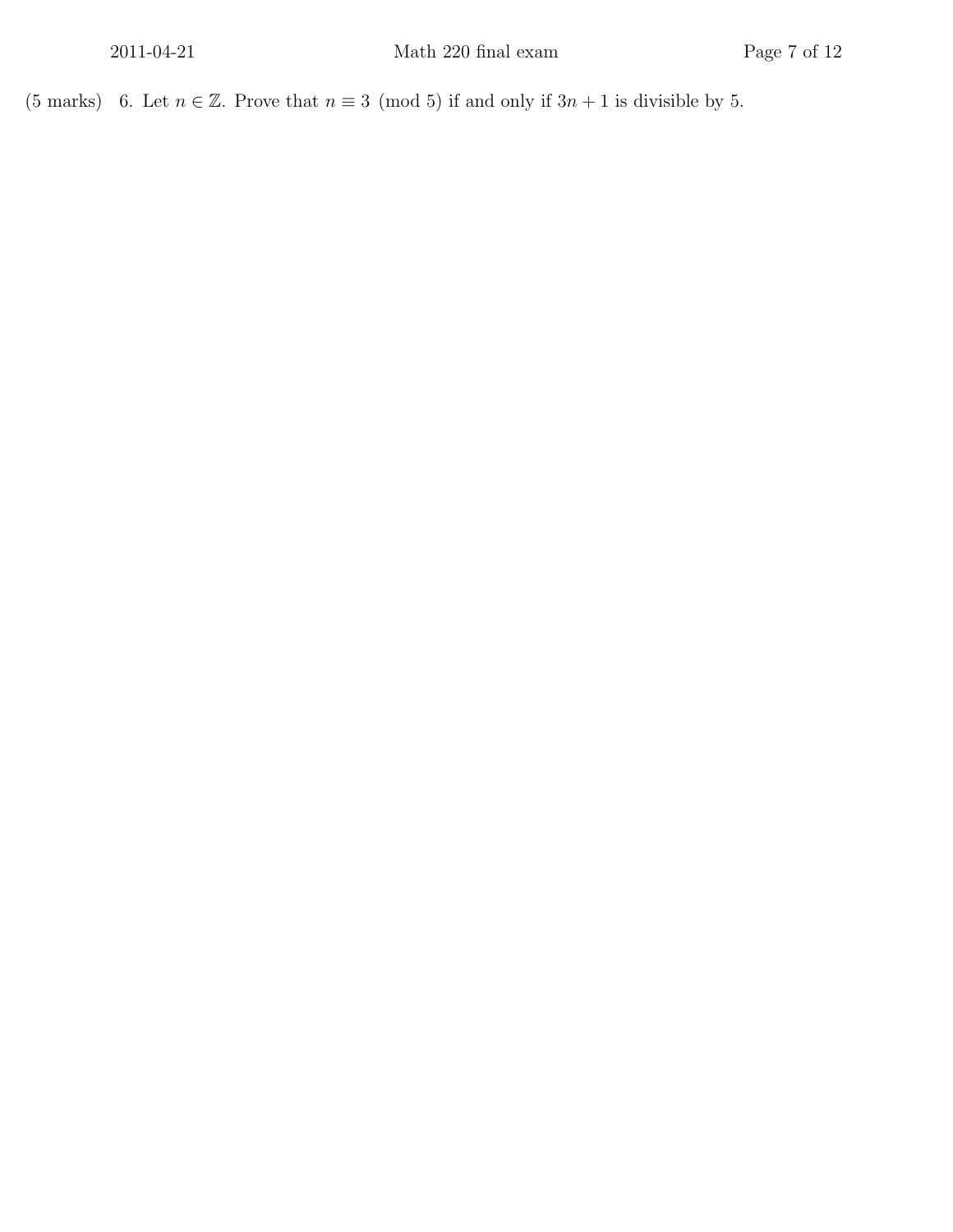(15 marks) (7. (a) Let  $\{a_n\}$  be a sequence of real numbers defined by

$$
a_1 = 1
$$
 and  $a_{n+1} = 2a_n + 1$  for each  $n \in \mathbb{N}$ .

Prove that  $a_n = 2^n - 1$  for all  $n \in \mathbb{N}$ .

(b) Let  ${b_n}$  be a sequence defined by

$$
b_1 = 2
$$
 and  $b_{n+1} = \frac{b_n + \sqrt{b_n}}{2}$  for each  $n \in \mathbb{N}$ .

Prove that  $1 \le b_n \le 2$  for each  $n \in \mathbb{N}$ .

(c) Prove the sequence  $\{b_n\}$  above satisfies  $b_{n+1} \leq b_n$  for each  $n \in \mathbb{N}$ .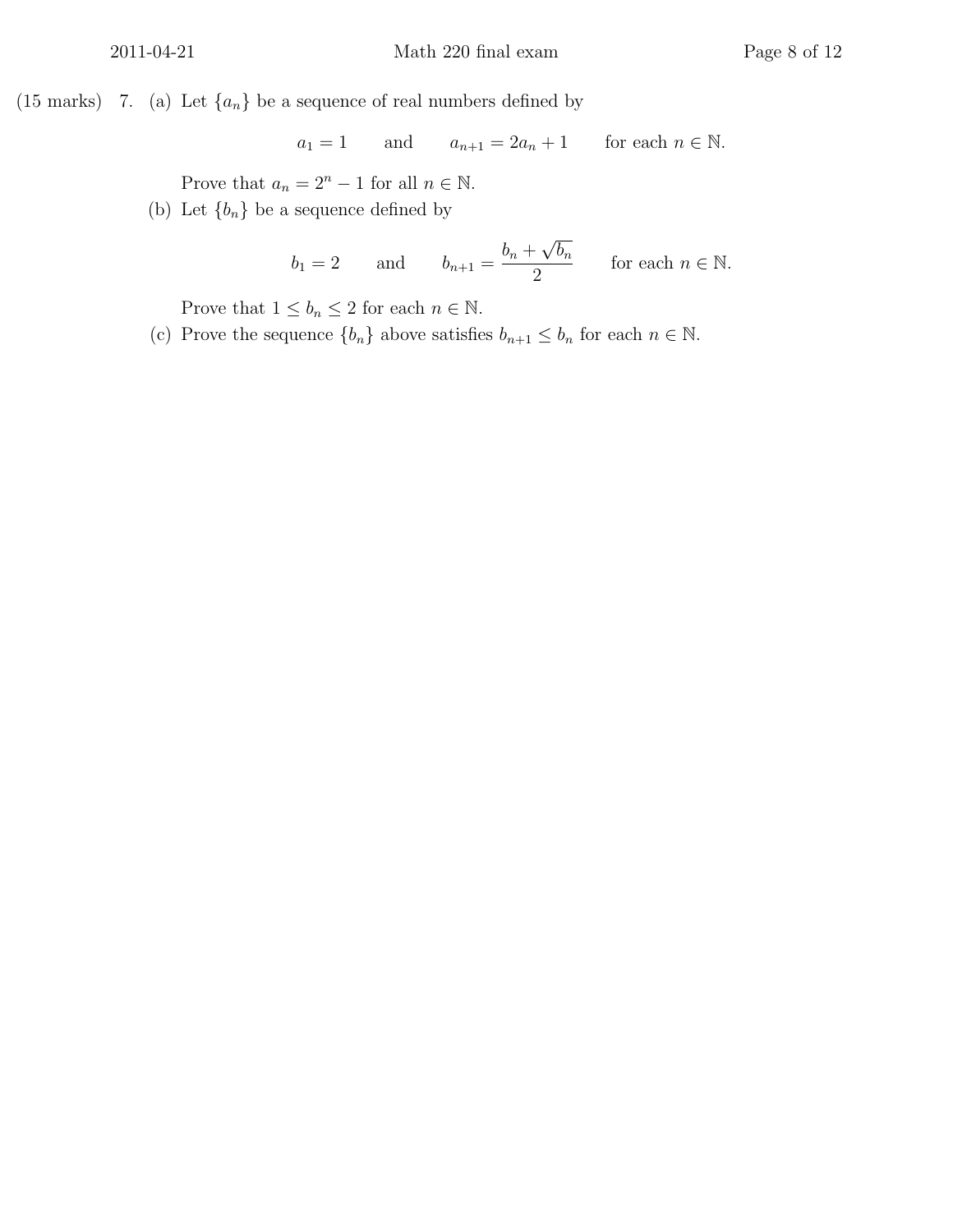- (12 marks) 8. Let  $P \subset \mathbb{N}$  be the set of prime numbers  $P = \{2, 3, 5, 7, \dots\}$ . Determine whether the following statements are true or false. Prove your answers ("true" or "false" is not sufficient).
	- (a)  $\forall m \in P, \forall n \in P, m + n \in P$ .
	- (b)  $\forall m \in P, \exists n \in P \text{ s.t. } m + n \in P.$
	- (c)  $\exists m \in P \text{ s.t. } \forall n \in P, m + n \in P.$
	- (d)  $\exists m \in P \text{ s.t. } \exists n \in P \text{ s.t. } m + n \in P.$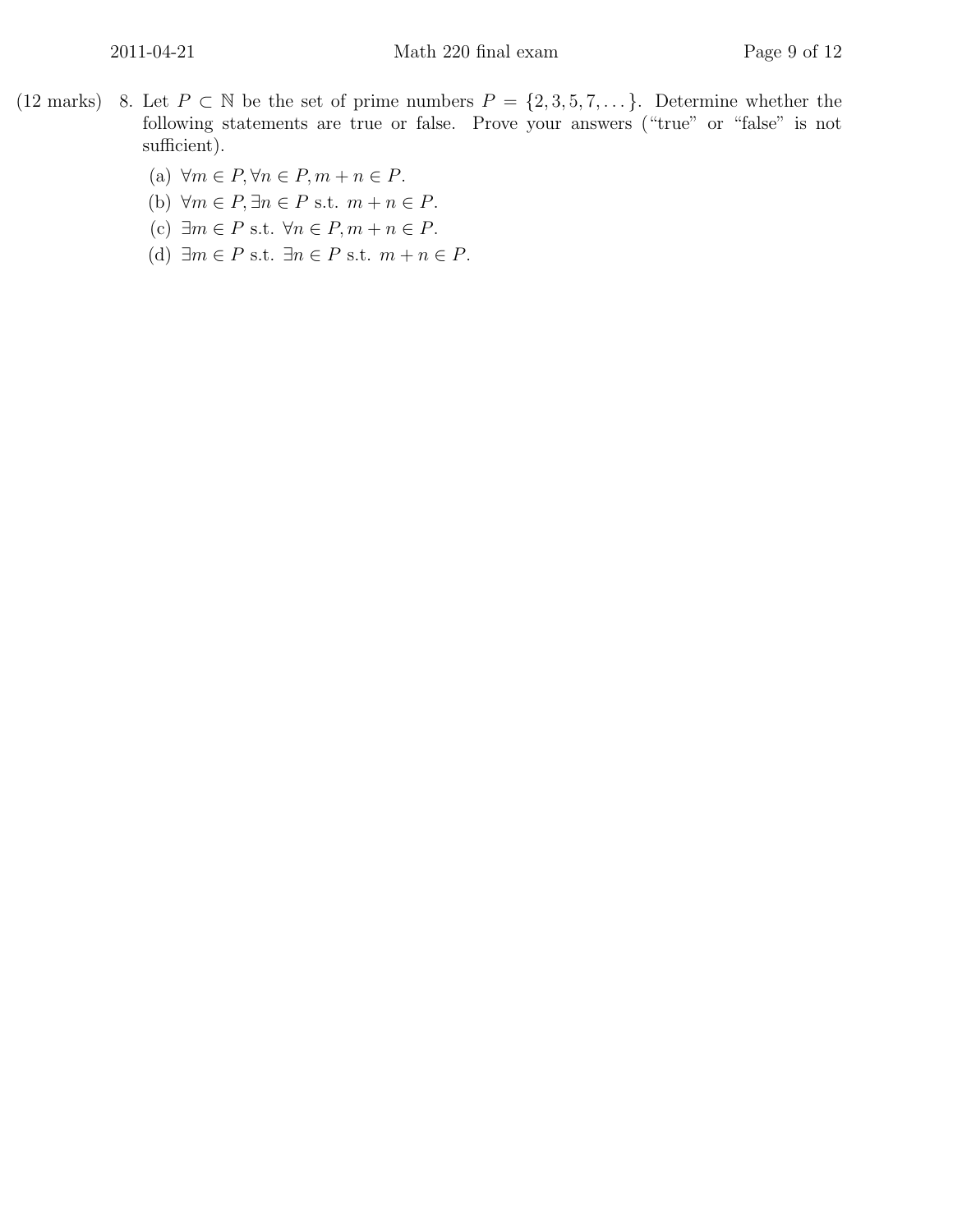(15 marks) 9. Let  $f : A \to B$  and  $g : B \to A$  be functions so that  $g \circ f$  is a surjective function.

- (a) Prove that  $g$  is surjective.
- (b) Give an example of sets  $A, B$  and functions  $f, g$  as above such that  $f$  is not surjective.
- (c) Prove or disprove that  $f \circ g$  must be surjective.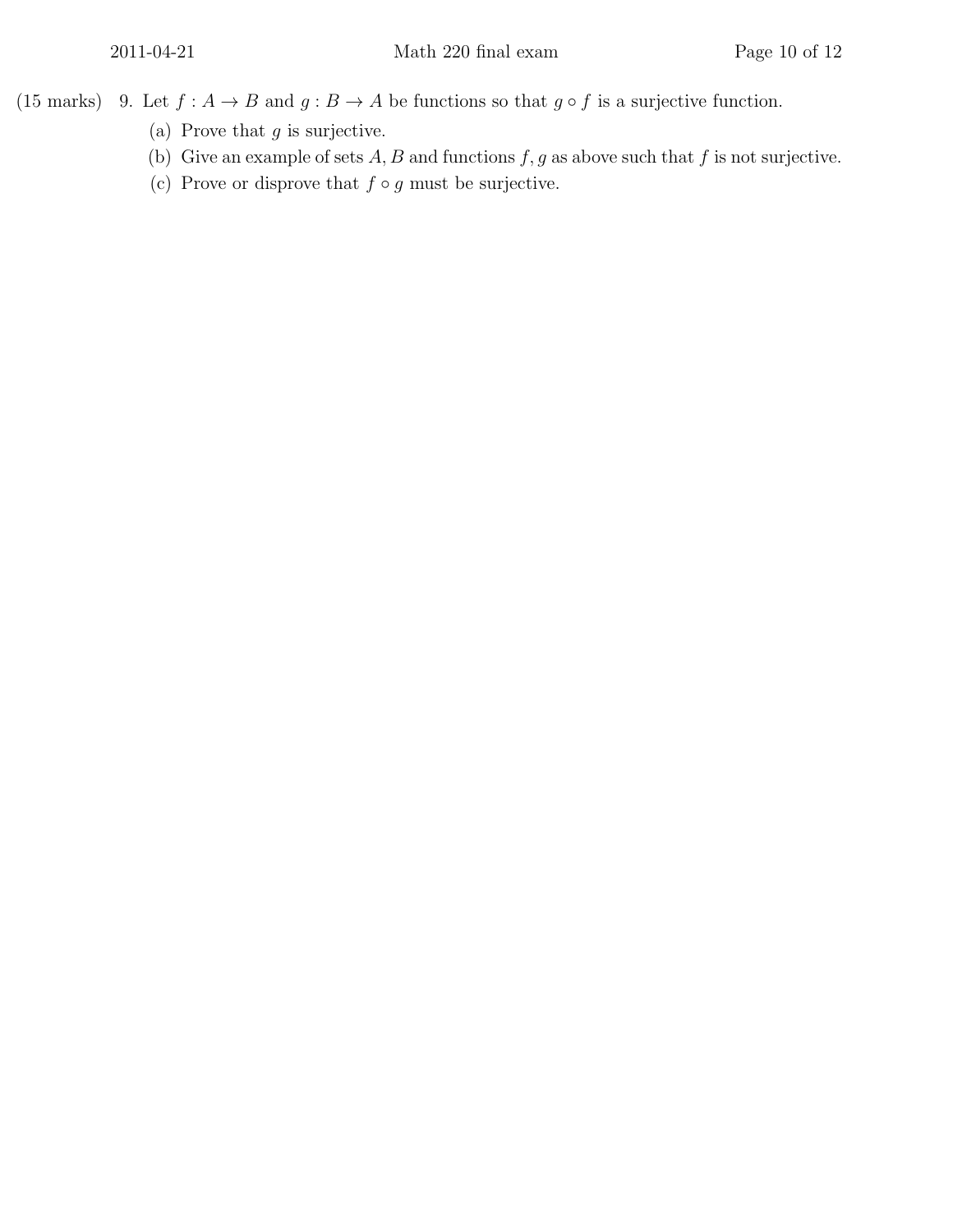- (15 marks) 10. (a) Let  $A \subset \mathbb{R}$  be a bounded set of real numbers, and let  $B \subseteq A$  be a nonempty subset of A. Prove that B is also bounded and that  $\inf(A) \leq \sup(B) \leq \sup(A)$ .
	- (b) Let  ${a_n}_{n=1}^{\infty}$  be a bounded sequence of real numbers. For each  $n \in \mathbb{N}$  define

$$
b_n = \sup\left(\{a_m : m \in \mathbb{N} \text{ s.t. } m \geq n\}\right).
$$

Prove that  $\{b_n\}_{n=1}^{\infty}$  is a convergent sequence. (You may use part (a)).